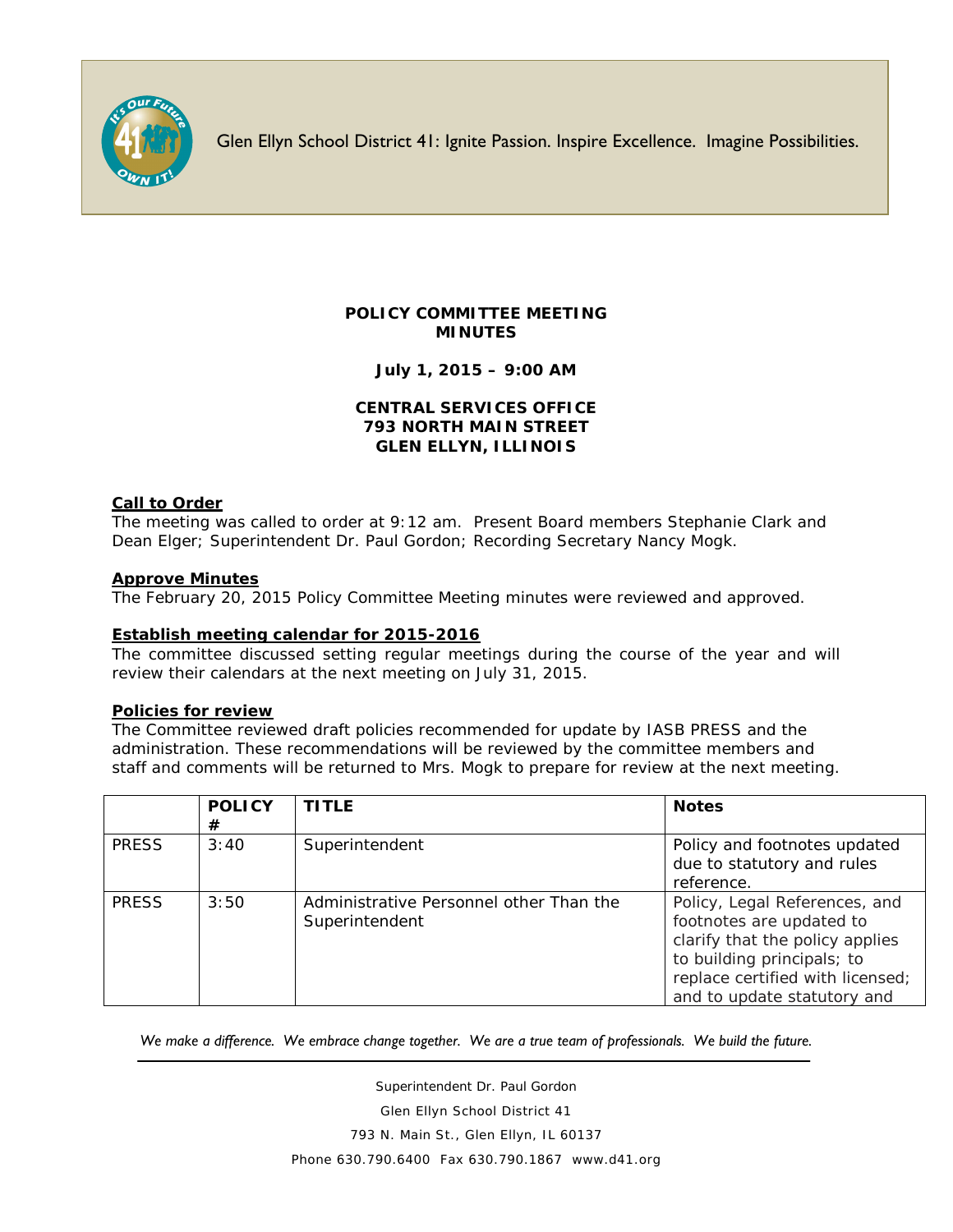|              |            |                                               | rule references.                                          |
|--------------|------------|-----------------------------------------------|-----------------------------------------------------------|
| <b>PRESS</b> | 3:60       | Administrative Responsibility of the Building | Policy, Legal References, and                             |
|              |            | Principal                                     | footnotes are updated to                                  |
|              |            |                                               | clarify that the policy's scope                           |
|              |            |                                               | is limited to duties and to                               |
|              |            |                                               | make other nonsubstantive                                 |
|              |            |                                               | updates.                                                  |
| <b>PRESS</b> | 4:45       | Operational-Insufficient Fund Checks and      | The policy and the footnotes                              |
|              |            | Debit Recovery                                | are updated to reflect the                                |
|              |            |                                               | current unavailability of an                              |
|              |            |                                               | intergovernmental agreement                               |
|              |            |                                               | from the Office of                                        |
|              |            |                                               | the Illinois Comptroller.                                 |
| <b>PRESS</b> | 5:40       | GPersonnel-Communicable and Chronic           | The policy, footnotes and                                 |
|              |            | <b>Infectious Disease</b>                     | Legal References are updated.                             |
| <b>PRESS</b> | 5:120      | <b>GPersonnel-Ethics</b>                      | Policy, Legal References, and                             |
|              |            |                                               | footnotes are updated to                                  |
|              |            |                                               | enhance clarity                                           |
|              |            |                                               | and remove references to a                                |
|              |            |                                               | repealed statute.                                         |
| <b>PRESS</b> | 5:180      | GPersonnel-Temporary Illinois or Incapacity   | The policy is unchanged. In                               |
|              |            |                                               | response to feedback, an                                  |
|              |            |                                               | option for boards that applies                            |
|              |            |                                               | the policy to both teachers and                           |
|              |            |                                               | other licensed employees and                              |
|              |            |                                               | educational support personnel                             |
|              |            |                                               | is added.                                                 |
| <b>PRESS</b> | 5:270      | ESP-Employment at Will                        | Procedure is updated to delete                            |
|              |            |                                               | certificated and for efficiency                           |
|              |            |                                               | reasons.                                                  |
| <b>PRESS</b> | 5:290      | <b>ESP-Termination &amp; Suspension</b>       |                                                           |
|              |            |                                               | Policy, Legal References, and<br>footnotes are updated to |
|              |            |                                               |                                                           |
|              |            |                                               | delete unnecessary                                        |
|              |            |                                               | paraphrasing of the law and to<br>add a reference to an   |
|              |            |                                               |                                                           |
|              |            |                                               | important                                                 |
|              |            |                                               | III. appellate decision.                                  |
| <b>PRESS</b> | 5:330      | <b>ESP-Sick Vacation Holiday Leaves</b>       | The policy, Legal References,                             |
|              |            |                                               | and footnotes are updated in                              |
|              |            |                                               | response to 105 ILCS 5/13-                                |
|              |            |                                               | 2.5, amended by P.A. 98-691                               |
| <b>PRESS</b> | 6:15       | Instruction-School Accountability             | Policy, Legal References, and                             |
|              |            |                                               | footnotes are updated in                                  |
|              |            |                                               | response to legislation                                   |
|              |            |                                               | and ISBE action.                                          |
| <b>PRESS</b> | $6:15-AP,$ | Administrative Procedure - School             | Delete- no longer required                                |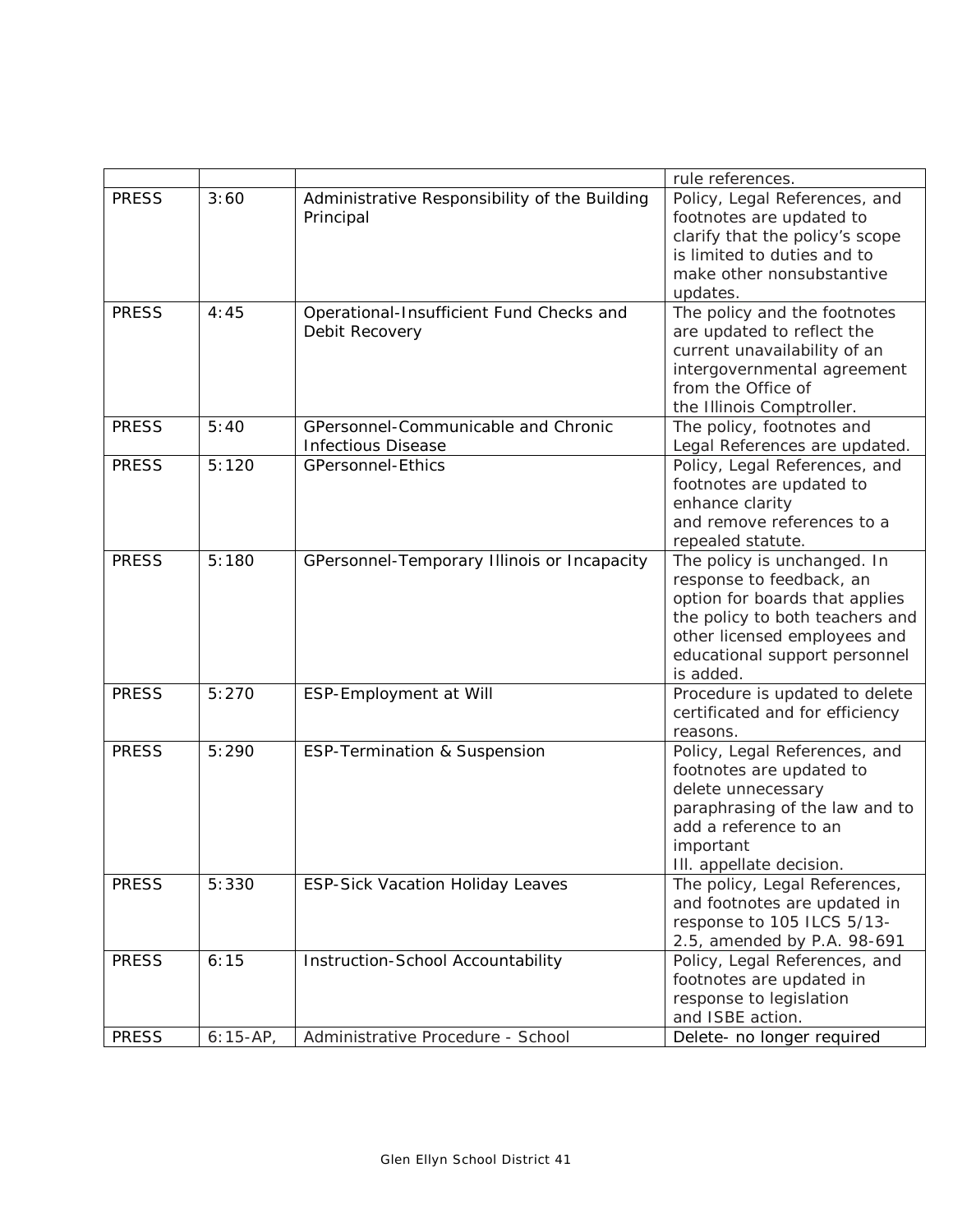|              |                         | Choice and Supplemental Educational<br>Services                                                           |                                                                                                                                                                                                          |
|--------------|-------------------------|-----------------------------------------------------------------------------------------------------------|----------------------------------------------------------------------------------------------------------------------------------------------------------------------------------------------------------|
| <b>ADMIN</b> | $6:250-AP$              | Administrative Procedure-Securing and<br><b>Screening Volunteers</b>                                      | Add language to align with<br>new district visitor screening<br>process                                                                                                                                  |
| <b>ADMIN</b> | $6:250 - E$             | Exhibit - Volunteer Information Form and<br>Waiver of Liability                                           | Update language to align with<br>new district visitor screening<br>process                                                                                                                               |
| <b>ADMIN</b> | 7:30 AP                 | Administrative Procedure - for Exception to<br>School Attendance Area Policy                              | Remove reasons related<br>district programs for students<br>with education, physical or<br>environment needs, leaving<br>those recommendations to the<br>Student Services team.<br><b>Update Process</b> |
| <b>ADMIN</b> | 7:30E                   | Exhibit - Application for Exception to School<br>Attendance Area Policy                                   | Remove reasons related<br>district programs for students<br>with education, physical or<br>environment needs, leaving<br>those recommendations to the<br>Student Services team.<br><b>Update Process</b> |
| <b>ADMIN</b> | 7:340AP1<br>$-E1$       | Exhibit - Notice to Parents and Students of<br>Their Rights Concerning a Student's Record                 | Updated to align with<br>rewritten 7:340 AP1-E2                                                                                                                                                          |
| <b>ADMIN</b> | 7:340<br><b>AP1 E2</b>  | Release of Student Directory Information                                                                  | Rewritten                                                                                                                                                                                                |
| <b>ADMIN</b> | 7:340 E2                | Exhibit - Using a Photograph or Videotape of<br>a Student                                                 | Delete - content written into<br>7:340 AP1 E2- Release of<br>Student Directory Information                                                                                                               |
| <b>ADMIN</b> | $\overline{7}$ : 340 E3 | Release of Student Information (PTA<br>Directory Permissions and Release of<br>Student Names to the Press | Delete - content written into<br>7:340 AP1 E2- Release of<br><b>Student Directory Information</b>                                                                                                        |
| <b>ADMIN</b> | 8:30                    | Visitors to and Conduct on School Property                                                                | Add language to align with<br>new district visitor screening<br>process                                                                                                                                  |
| <b>ADMIN</b> | 8:50                    | Visitors to the School                                                                                    | Delete - duplicate content of<br>8:30 Visitors to and Conduct<br>on School Property                                                                                                                      |

# **District Financial Contribution to non-school sponsored competitions/activities policy**

The committee discussed developing a policy to address sponsoring non-school competitions and activities. The committee also discussed creating a process to address these needs through a club (supplemental pay stipend) or through a PTA sponsored club and agree to further discuss and develop policy outlining these parameters. Dr. Gordon will seek out